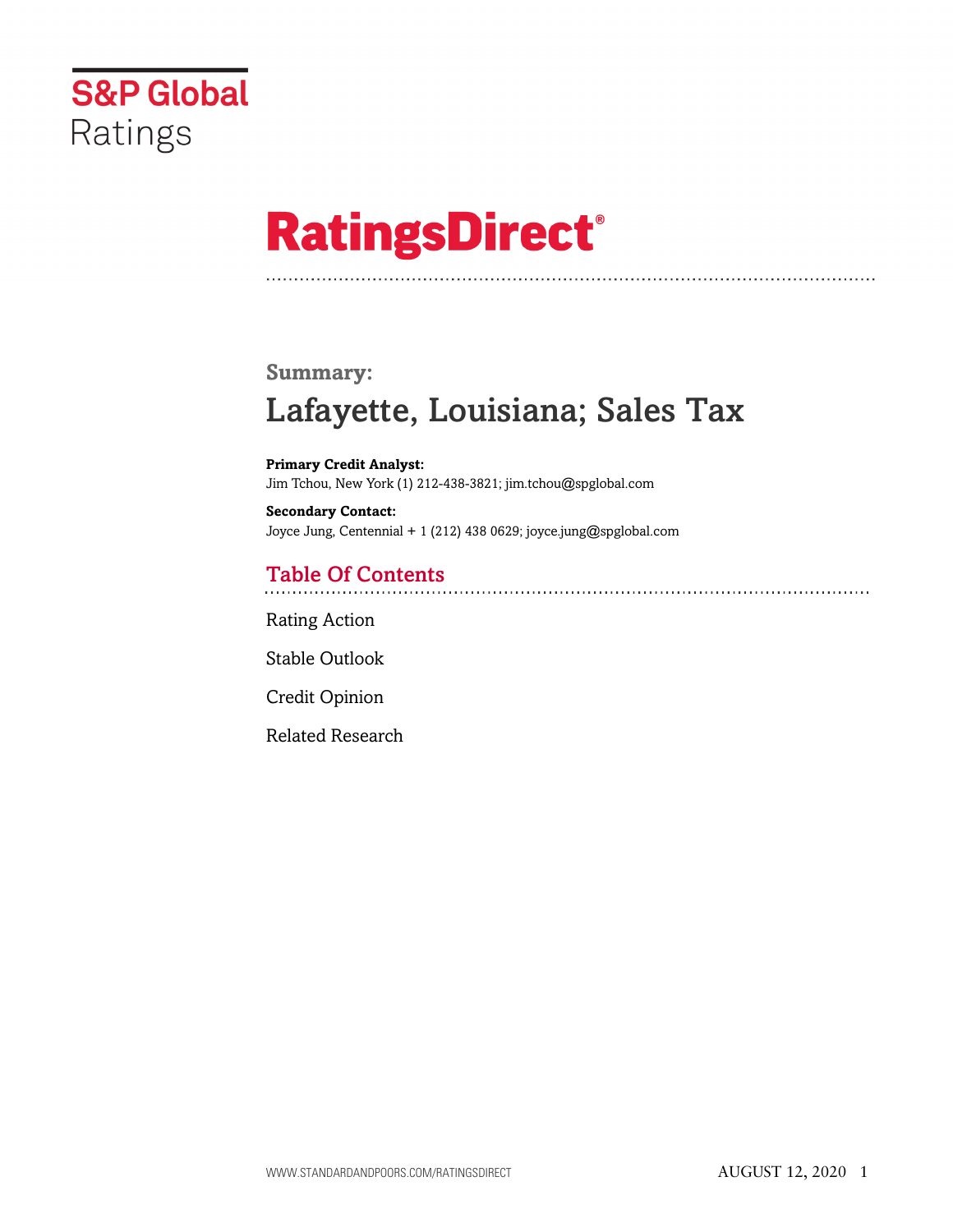## **Summary:**

# Lafayette, Louisiana; Sales Tax

| <b>Credit Profile</b>                                                      |           |            |  |
|----------------------------------------------------------------------------|-----------|------------|--|
| US\$25.855 mil taxable ltd tax rfdg bnds ser 2020 due 10/31/2032           |           |            |  |
| Long Term Rating                                                           | AA/Stable | New        |  |
| US\$25.0 mil pub imp sales tax bnds ser 2020D due 05/01/2045               |           |            |  |
| Long Term Rating                                                           | AA/Stable | New        |  |
| US\$25.0 mil pub imp sales tax bnds ser 2020B due 03/01/2045               |           |            |  |
| Long Term Rating                                                           | AA/Stable | New        |  |
| US\$8.095 mil taxable pub imp sales tax rfdg bnds ser 2020A due 03/01/2030 |           |            |  |
| Long Term Rating                                                           | AA/Stable | <b>New</b> |  |
| US\$5.87 mil taxable pub imp sales tax rfdg bnds ser 2020C due 05/01/2030  |           |            |  |
| Long Term Rating                                                           | AA/Stable | New        |  |
| US\$3.5 mil pub imp sales tax rfdg bnds ser 2020 due 10/31/2034            |           |            |  |
| Long Term Rating                                                           | AA/Stable | New        |  |

# <span id="page-1-0"></span>Rating Action

S&P Global Ratings assigned its 'AA' rating and stable outlook to Lafayette, La.'s roughly \$8.095 million series 2020A and approximately \$5.87 million series 2020C taxable public improvement sales tax refunding bonds, about \$3.5 million series 2020 public improvement sales tax refunding bonds, and roughly \$25 million series 2020B and approximately \$25 million series 2020D public improvement sales tax bonds.

S&P Global Ratings also affirmed its 'AA' rating, with a stable outlook, on the city's parity sales tax revenue debt.

A first-lien revenue pledge--generated by a 1% sales-and-use tax collected by the city, originally authorized in 1961--secures the series 2020, 2020A, and 2020B bonds. A first-lien revenue pledge--generated by a 1% sales-and-use tax collected by the city, originally authorized in 1985--secures the series 2020C and 2020D bonds. While the 1961 and 1985 pledges have the same taxing boundaries, we note the 1985 pledge excludes sales tax on food and prescription drugs. We, however, we think the sales tax revenue difference has an immaterial effect on debt service coverage (DSC) or liquidity. Therefore, we rate the 1985 pledge equivalent to the 1961 pledge.

We rate the bonds under our priority-lien criteria, which factors in both the strength and stability of pledged revenue, as well as the general credit quality of the municipality where taxes are distributed or collected, otherwise known as the obligor's creditworthiness.

We understand officials intend to use series 2020 bond proceeds to refinance portions of series 2009A bonds for debt-service savings and fund a reserve. Officials also plan to use series 2020B and 2020D bond proceeds to finance public works or capital improvements and fund a reserve. They also intend to use series 2020A and 2020C bond proceeds to refinance portions of series ST-2011A and ST-2011B bonds for debt-service savings and fund a reserve.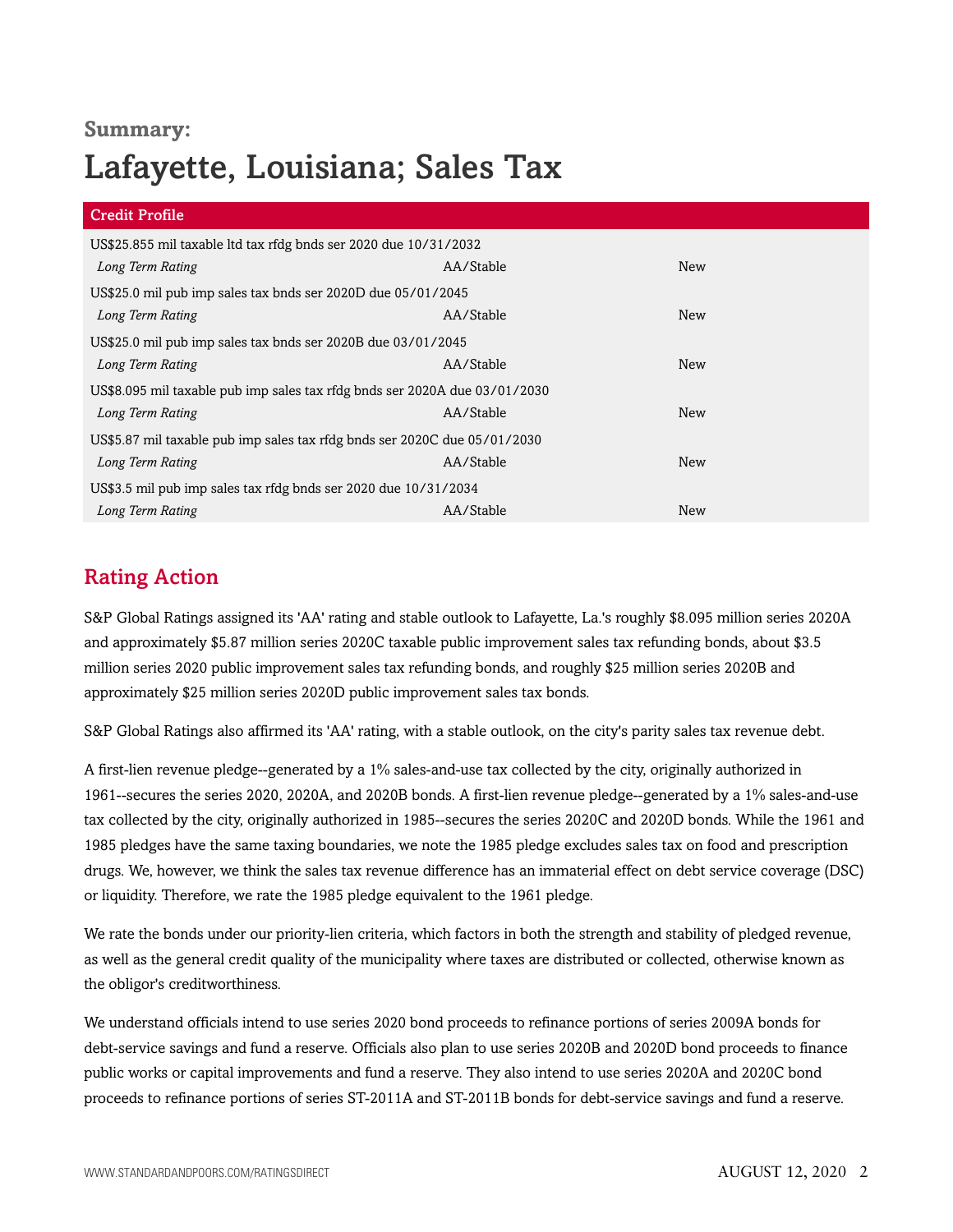#### Credit overview

We believe Lafayette's underlying economic strength and low volatility ensure DSC will likely remain strong during the next two fiscal years. Lafayette's general creditworthiness supports the bond rating. Although the city has exhibited overall financial stability and economic fundamentals are relatively strong and stable, we think, what we consider, its weak debt-and-liability profile potentially limits financial flexibility. Our view of Lafayette's general creditworthiness, however, does not limit the priority-lien bond rating. Under our criteria, there is a link between the priority-lien pledge and obligor's general creditworthiness. Therefore, in some cases, movement in Lafayette's general creditworthiness could dictate or limit movement in the priority-lien rating.

Although we broadly expect sales tax revenue could face pressure for fiscal years 2020 and 2021, reflecting reduced economic activity due to social distancing, the city's status as a regional hub could mitigate some of that pressure.

Therefore, we do not expect to change the rating during the generally two-year outlook; with the current uncertainty surrounding COVID-19 and the related recession, however, our view centers on the more-immediate budget effects on the city during the next six months to 12 months.

The rating reflects our opinion of the city's:

- Expanding economy, supported by its role as a regional commercial-retail and economic center;
- Low revenue volatility, supported by a stable consumer retail sales tax base; and
- Maintenance of, at least, strong DSC.

#### Environmental, social, and governance (ESG) factors

We have analyzed Lafayette's environmental factors, including health-and-safety risks posed by COVID-19, coupled with social and governance risks relative to the economy; financial management; budgetary performance; and budgetary flexibility, as well as its debt-and-liability profile, and have determined all are in-line with our view of the sector standard. The city views severe weather as its primary environmental threat, and we expect its sizable reserves will likely provide sufficient operating insulation from one-time service disruptions.

### <span id="page-2-0"></span>Stable Outlook

#### Downside scenario

We could lower the rating if revenue were to experience volatility, the economic downturn were prolonged, additional bond issuance DSC were substantially diluted, or Lafayette's general creditworthiness were to deteriorate materially.

#### Upside scenario

All else remaining equal, we could raise the rating if economic fundamentals were to improve to levels we consider comparable with higher-rated peers.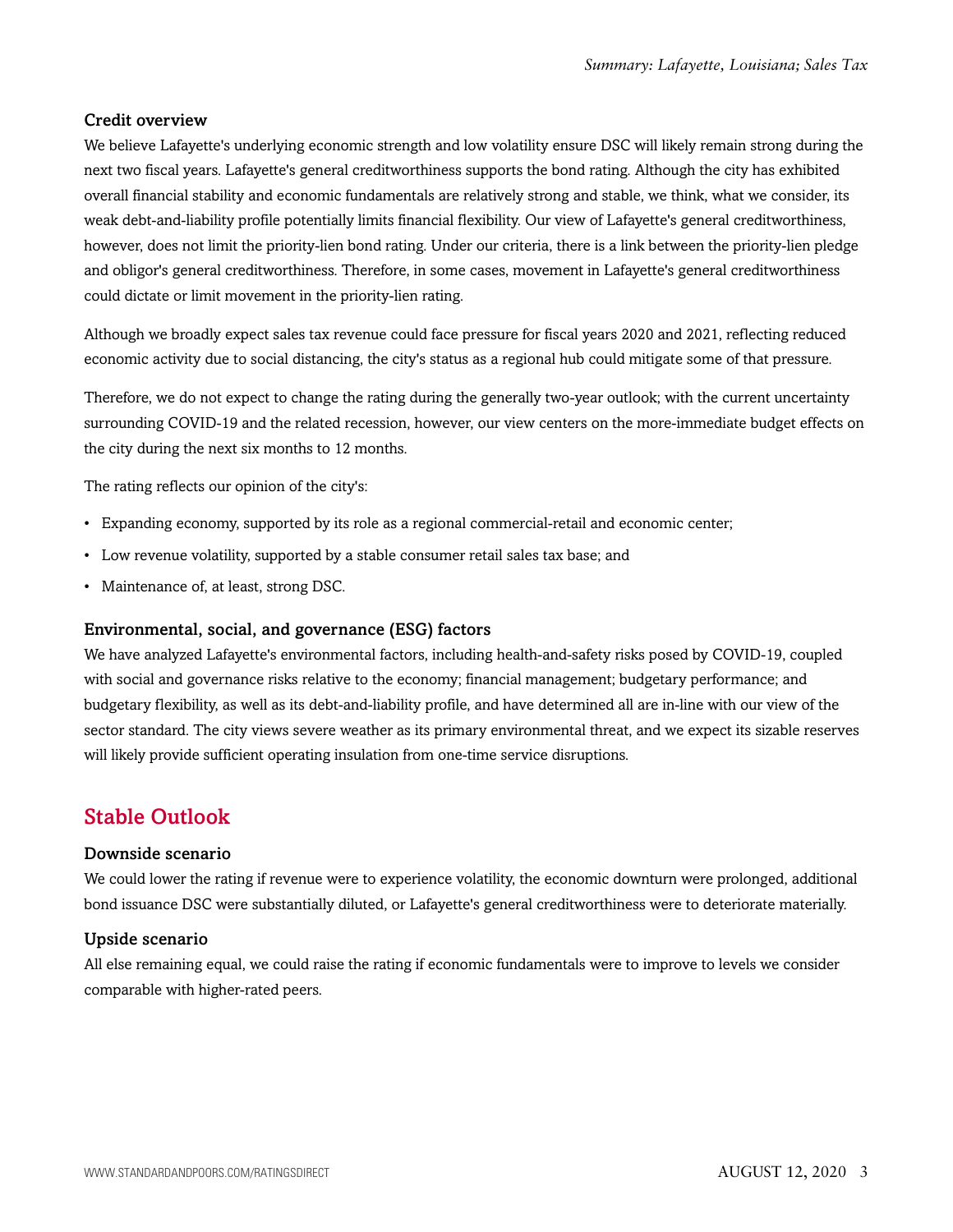# <span id="page-3-0"></span>Credit Opinion

#### Economic fundamentals: adequate-to-strong

Lafayette, with a population estimate of 127,134, is Louisiana's fourth-most populated municipality. The city is in south-central Louisiana, roughly 30 miles north of the Gulf of Mexico. Lafayette serves as a regional economic center--including education, medical services, and retail--for the surrounding parishes. The oil-and-gas sector historically anchors the city's local economy. The local economy, however, has diversified into the retail, service, commercial, education, health-care, technology, and manufacturing sectors. As of 2020, the property tax base is diverse with the 10 leading taxpayers accounting for 6.7% of assessed value.

Market value has grown consistently by an average of 2% annually for the past five fiscal years, reaching \$14.7 billion in fiscal 2020, or, in our view, a strong \$115,294 per capita. We, however, note Lafayette's relatively large tax base compared to the population's size inflates market value per capita. Per capita effective buying income is, in our opinion, adequate at roughly 91.8% of the national level.

City unemployment averaged 4.6% in 2019 and increased to 13.5% in April 2020 at the start of COVID-19. Unemployment has shown signs of gradual improvement to an estimated 9.3% in June 2020 as more businesses reopen due to loosening restrictions.

#### DSC and liquidity: strong

We based our DSC assessment on the city's additional bonds test requirement of 1.5x maximum annual debt service (MADS). For the past three fiscal years, the city has maintained annual DSC above 2.7x and 3.1x for the 1961 and 1985 pledges, respectively. Lafayette does not currently plan to issue additional parity debt on either the 1961 and 1985 pledges. We understand that should the city issue additional parity debt, management's goal is to maintain, at least, 2x MADS coverage on both pledges, allowing DSC to remain, what we consider, strong.

For the 1961 pledge, tax collections totaled \$44.2 million in fiscal 2019, providing 3.24x MADS coverage, which occurs in fiscal 2022. For the 1985 pledge, tax collections totaled \$36.9 million in fiscal 2019, providing 2.97x MADS coverage, which occurs in fiscal 2020. We recognize that after these issuances, MADS for the 1961 pledge occurs in fiscal 2024 at \$12.962 million, which would result in 3.4x pro forma MADS coverage based on fiscal 2019 collections. MADS for the 1985 pledge occurs in fiscal 2021 at \$11.804 million, which would result in 3.1x pro forma MADS coverage.

While city officials pledged revenue for fiscal 2020 to remain relatively flat, sales tax collections were 8.4% lower than fiscal 2019 due to COVID-19. We think sales taxes could end fiscal 2020 in a better position, considering July 2020 collections, reflecting June sales, increased by 2% over July 2019 collections. While sales tax collections reflecting sales in March, April, and May 2020 were down by 14.9%; 21.1%; and 14.9%, respectively, June 2020 collections could suggest sales tax decreases have hit bottom.

In our opinion, the bonds' descending debt-service schedules under the 1985 pledge and the 1961 pledge, beginning in 2025, will likely support strong DSC in the event COVID-19 results in a prolonged recession that stalls revenue growth.

A debt-service-reserve fund, funded at the standard three-pronged test--the least of MADS, 125% average annual debt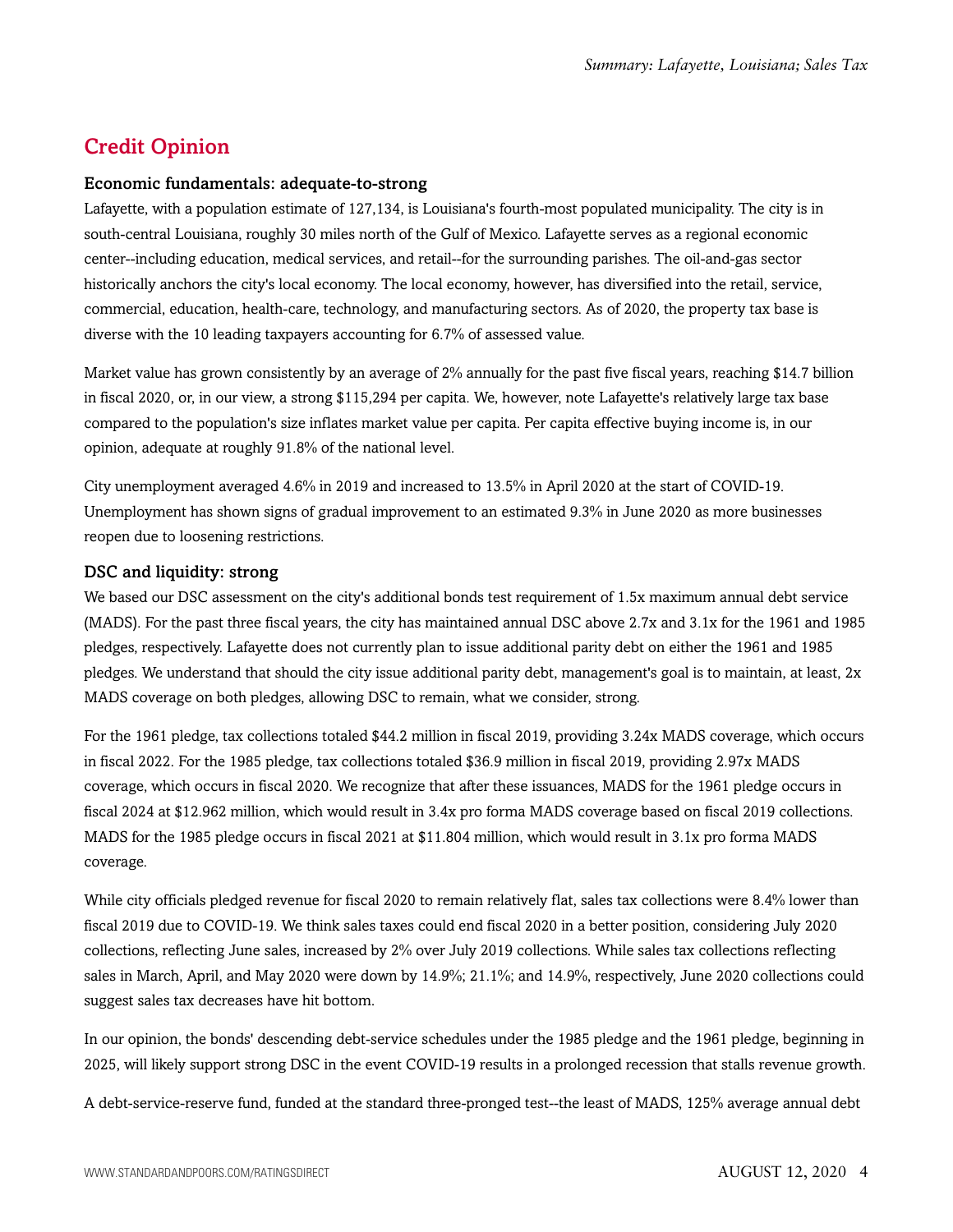service, or 10% of par--provides liquidity. With very strong DSC and a low volatility assessment based on our view of sales tax dependability, there is no downward adjustment to the very strong DSC score that would indicate potential liquidity pressure.

#### Volatility: low

We assess revenue volatility to determine the likelihood of revenue availability during different economic cycles. We have two levels of volatility assessment: macro and micro.

Our macro-volatility assessment begins with an assessment of the historical volatility of the taxed economic activity and includes an analysis of societal, demographic, political, and other factors that could have an effect on these activities. Based on the variance of national economic activity we think most closely represents the taxing base over multiple economic cycles, we use historical volatility to inform our opinion of future volatility. To determine our view of sales tax volatility, we used total sales data from the U.S. Census Bureau for 1993-2014.

On a micro level, we do not think there is an external influence that weakens the macro assessment of low volatility. Most sales tax revenue comes from consumer goods; retail stores; and restaurants, mitigating the risk of sales-tax volatility during economically challenging times. We note Lafayette's sales tax revenue has generally increased during the past 10 years. The city also generates additional sales taxes from collecting online sales tax revenue. Given these factors, we expect sales-tax collections within Lafayette will likely remain relatively stable throughout economic cycles.

#### Obligor linkage: close

Lafayette Parish School Board's sales tax division collects all sales taxes and distributes them directly to the city monthly. Once collected, the city distributes the funds to trustees. Under our criteria, we think that pledged revenue has exposure to operating risk and that bond provisions are less restrictive with respect to revenue collection and distribution. In our opinion, this increases the linkage between the priority-lien pledge and obligor's creditworthiness, which is indicative of the degree of exposure of the pledged revenue stream to Lafayette's operating risks.

#### Rating linkage to Lafayette

We assess Lafayette's general operations because we view overall creditworthiness as a key determinant of an obligor's ability to pay all obligations, including bonds secured by a special tax.

The city's economic growth supports adequate budgetary performance, very strong flexibility, and very strong liquidity. Management's conservative budget assumptions and good practices and policies led to operating surpluses from fiscal years 2015-2019. For fiscal 2019, the city reported surpluses of 2.7% for the general fund and 22% across all governmental funds, which boosted available reserves to 53% of operating expenditures.

For fiscal 2020, management was projecting a 9.7% operating deficit due to expected revenue losses related to COVID-19; Lafayette, however, could end fiscal 2020 better than budgeted because sales tax collections for July 2020, reflecting June 2020 sales, totaled more than \$7 million, a 2% increase over July 2019 collections. While sales tax collections reflecting sales in March, April, and May 2020 were down by 14.9%, 21.1%, and 14.9%, June 2020 collections suggest sales tax decreases have hit bottom.

The proposed fiscal 2021 budget reflects a 27% sales tax revenue reduction, but we think management will likely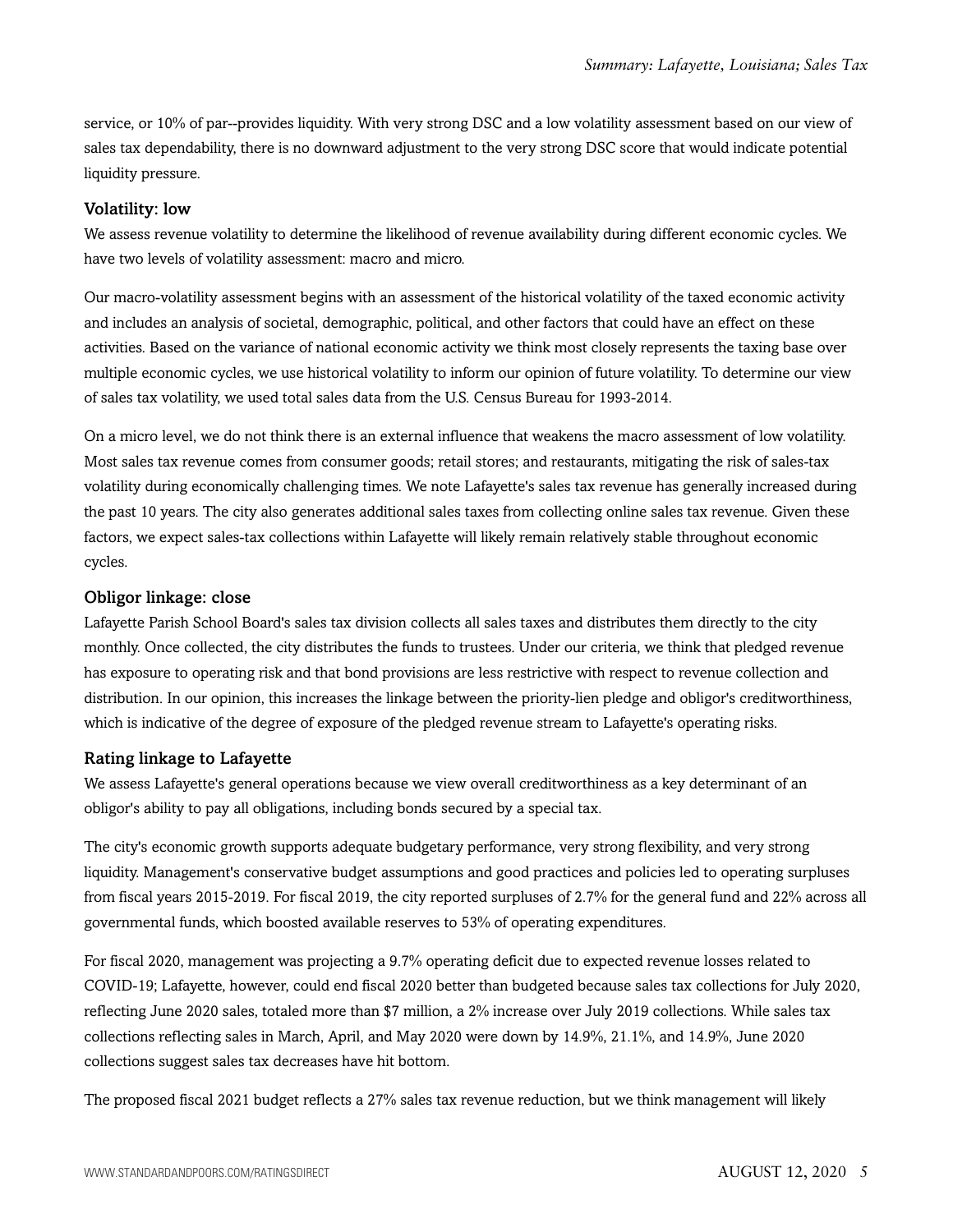continue to revise expectations as it receives monthly data.

Total direct debt is about \$673 million. In our view, the city's debt-and-contingent-liability profile is very weak with net direct debt at 159.7% of total governmental-fund revenue and total governmental-funds debt service at 18.8% of governmental-funds expenditures. In addition, the city's large pension obligation and costs, which we expect to grow during the next few fiscal years, could burden financial performance; we consider this a limiting factor that constrains credit quality. Should revenue growth fail to keep pace with growing pension costs, it could create an operating imbalance that would further pressure the credit.

### <span id="page-5-0"></span>Related Research

Through The ESG Lens 2.0: A Deeper Dive Into U.S. Public Finance Credit Factors, April 28, 2020

| Ratings Detail (As Of August 12, 2020)              |                 |          |
|-----------------------------------------------------|-----------------|----------|
| Lafayette pub imp sales tax bnds                    |                 |          |
| Long Term Rating                                    | AA/Stable       | Affirmed |
| Lafayette SALESTAX                                  |                 |          |
| Long Term Rating                                    | AA/Stable       | Affirmed |
| Lafayette SALESTAX                                  |                 |          |
| Long Term Rating                                    | AA/Stable       | Affirmed |
| Lafayette 1% sales tax 1961                         |                 |          |
| Long Term Rating                                    | AA/Stable       | Affirmed |
| Lafayette 1% sales tax 1961                         |                 |          |
| Long Term Rating                                    | AA/Stable       | Affirmed |
| Lafayette 1% sales tax 1961 (AMBAC)                 |                 |          |
| <b>Unenhanced Rating</b>                            | AA(SPUR)/Stable | Affirmed |
| Lafayette 1% sales tax 1961 (ASSURED GTY)           |                 |          |
| <b>Unenhanced Rating</b>                            | AA(SPUR)/Stable | Affirmed |
| Lafayette 1% sales tax 1961 (MBIA) (National)       |                 |          |
| <b>Unenhanced Rating</b>                            | AA(SPUR)/Stable | Affirmed |
| Lafayette 1985 1% sales tax                         |                 |          |
| Long Term Rating                                    | AA/Stable       | Affirmed |
| Lafayette 1985 1% sales tax (AMBAC)                 |                 |          |
| <b>Unenhanced Rating</b>                            | AA(SPUR)/Stable | Affirmed |
| Masser is seen a non-amb an and best hand dependent |                 |          |

Many issues are enhanced by bond insurance.

Certain terms used in this report, particularly certain adjectives used to express our view on rating relevant factors, have specific meanings ascribed to them in our criteria, and should therefore be read in conjunction with such criteria. Please see Ratings Criteria at www.standardandpoors.com for further information. Complete ratings information is available to subscribers of RatingsDirect at www.capitaliq.com. All ratings affected by this rating action can be found on S&P Global Ratings' public website at www.standardandpoors.com. Use the Ratings search box located in the left column.